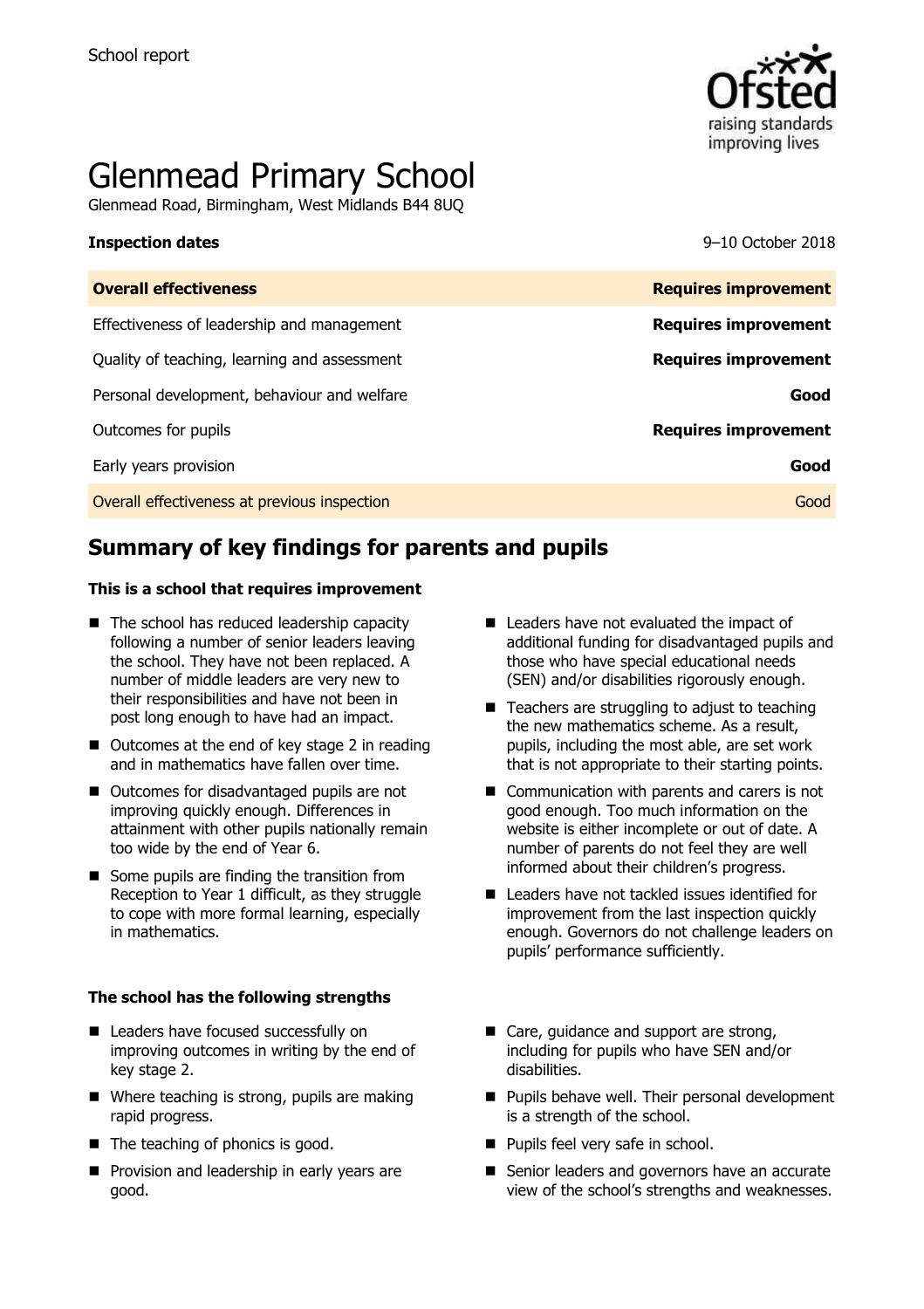

# **Full report**

### **What does the school need to do to improve further?**

- **IMPROVE LEADERSHIP and governance by ensuring that:** 
	- there is increased capacity among senior and middle leaders to monitor teaching and share the best practice in the school more widely
	- leaders review urgently the impact on teaching of the introduction of the new mathematics scheme
	- governors are more robust in holding leaders to account for pupils' progress
	- communication with parents is more effective, so that information published on the website is up to date and meets statutory requirements, and that parents are better informed about how their children are doing in their learning
	- leaders evaluate the impact of additional funding for disadvantaged pupils and those who have SEN and/or disabilities with greater rigour
	- there is a smooth transition for children from Reception to Year 1.
- Improve outcomes by the end of key stage 2, including for disadvantaged pupils, in reading and mathematics by ensuring that teachers:
	- understand how to apply the mathematics scheme consistently well so that they set work that is appropriate to pupils' different starting points
	- plan activities that are more challenging for most-able pupils
	- enable pupils to read more widely across a range of genres and subjects.

An external review of the school's use of the pupil premium should be undertaken in order to assess how this aspect of leadership and management may be improved.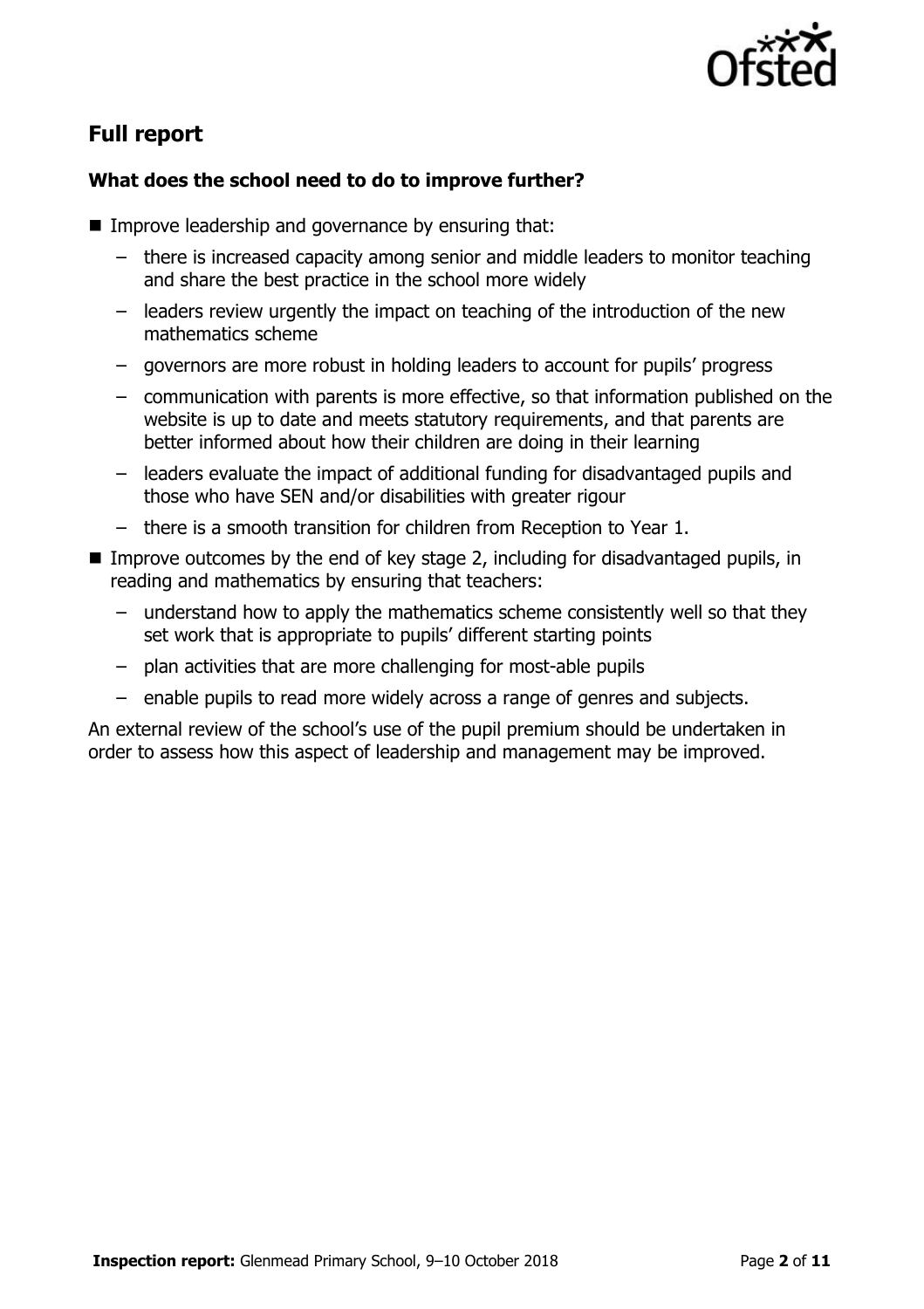

## **Inspection judgements**

### **Effectiveness of leadership and management Requires improvement**

- Senior leaders have an accurate view of the school's strengths and weaknesses. As a result, they know that outcomes in reading and mathematics at the end of key stage 2 have not been good enough over the last three years.
- Senior leaders have successfully made writing a key priority for improvement. Outcomes have improved significantly by the end of Year 6, from a very low base in previous assessments.
- Leadership capacity has been reduced because those senior leaders who left at the end of the summer term in 2018 have not been replaced. Leadership at other levels is a weakness. A number of middle leaders are very new to their roles, such as in English and for special educational needs (SEN). Leadership of mathematics is in an acting capacity. Not all subjects have coordinators. Where there are gaps, such as in modern foreign languages, geography, and design and technology, remaining senior leaders have to take on additional responsibilities.
- Leaders have engaged successfully since the last academic year with support through an external consultant and with two local successful schools. Support commissioned on behalf of the local authority is about to begin, but belatedly, given the decline in outcomes over the last three years.
- Despite the training for the new mathematics scheme introduced this term, leaders have not been quick enough to pick up teachers' misconceptions. This has led to some teachers pitching work at the middle-attaining pupils only, meaning that tasks are too easy for some pupils and too difficult for others. Leaders successfully identify strengths and weaknesses in teaching but have not been swift enough in addressing weaknesses identified, especially in the teaching of mathematics.
- Leaders do not evaluate the impact of the pupil premium with enough rigour. Outcomes are not improving quickly enough for disadvantaged pupils in reading and mathematics but have significantly improved in writing. It is too early to evaluate the impact of recent changes to how leaders allocate the funds.
- Leadership of SEN is very new. Parents are appreciative of the good levels of care, guidance and support for their children. Effective support is in place, but evaluation of the impact of support provided through additional funds is limited.
- There is a strong drive to increase the take-up of sport through the physical education (PE) and sport premium. Pupils try new activities such as archery, orienteering, circuit training and cricket. Boys with low attendance have been targeted to improve their attendance through participating in sport. Pupils receive 'golden tickets' if they remain members of clubs over a period of time. Leaders analyse carefully the rate of uptake of sports clubs, which has grown over time.
- Leaders have successfully improved attendance. Attendance is rising, especially for disadvantaged pupils and pupils who have SEN and/or disabilities.
- A large majority of parents who responded to Parent View said that they would recommend the school to another parent. The large majority of parents spoken to were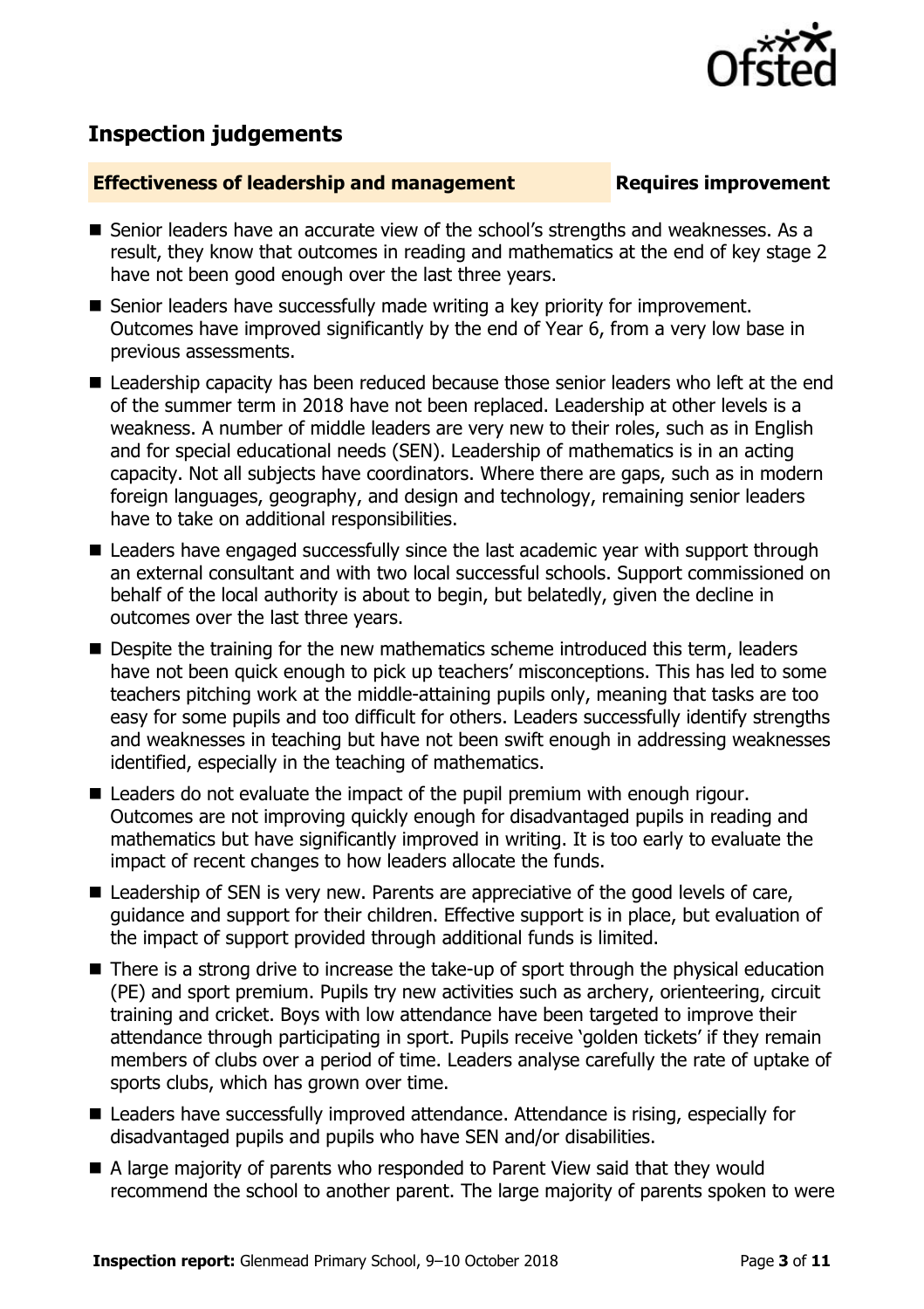

positive about the school, especially the care, guidance and support provided. A minority of those spoken to – about a third of those responding to Parent View and several commenting on the Parent View free-text facility – had concerns about the school's communication with them. They were not happy with the information they receive about their children's progress. Parents reported that, while they like the text messages, emails and newsletters, they find the website unhelpful. Many of the policies on the website are out of date and some of the statutory information required by the Department for Education (DfE) is missing. The website does not meet the DfE requirements for information that schools must publish, including on safeguarding, SEN and the pupil premium.

- All staff responding to their survey agreed that they were proud to be a member of the school. Almost all said that leaders use professional development well to encourage, challenge and support teachers' improvement.
- Leaders promote spiritual, moral, social and cultural development and British values very well through the curriculum, assemblies and displays around the school. Pupils were made aware of the rule of law through 'democracy week'. Pupils write weekly prayers for Friday's collective worship. These are displayed prominently.
- Pupils experience a broad and balanced curriculum supplemented by a wealth of extracurricular activities which they said they enjoy. On 'Freedom Friday', they get the chance to participate in activities in greater depth, such as art, cookery, textiles and woodwork. There are several inter-school tournaments and clubs, for example for football and table tennis. Monitoring of the take-up of activities such as the breakfast club is underdeveloped.
- Some of the issues identified from the last inspection, to raise achievement in mathematics and improve outcomes in English and mathematics for disadvantaged pupils, remain because they have not been addressed quickly enough.

### **Governance of the school**

- Governors have an accurate view of the school based on the information they receive from leaders. They are aware of the strengths and weaknesses in outcomes at the end of key stage 2 in the last three years. Governors are highly committed to their roles and have sought an external evaluation of the performance of the school. Governors check that the school meets its safeguarding duties and responsibilities.
- Minutes from governing body meetings show that governors do not sufficiently challenge leaders. They are too ready to accept leaders' explanations for pupils' underperformance.
- Governors do not ensure that the school's communication with parents is of the highest quality. They are not aware of omissions of essential information on the school's website. However, they are aware that improving communication with parents is a priority for improvement.

### **Safeguarding**

■ The arrangements for safeguarding are effective. Designated leaders are up to date with training and are well informed about the latest national guidance. Checks on new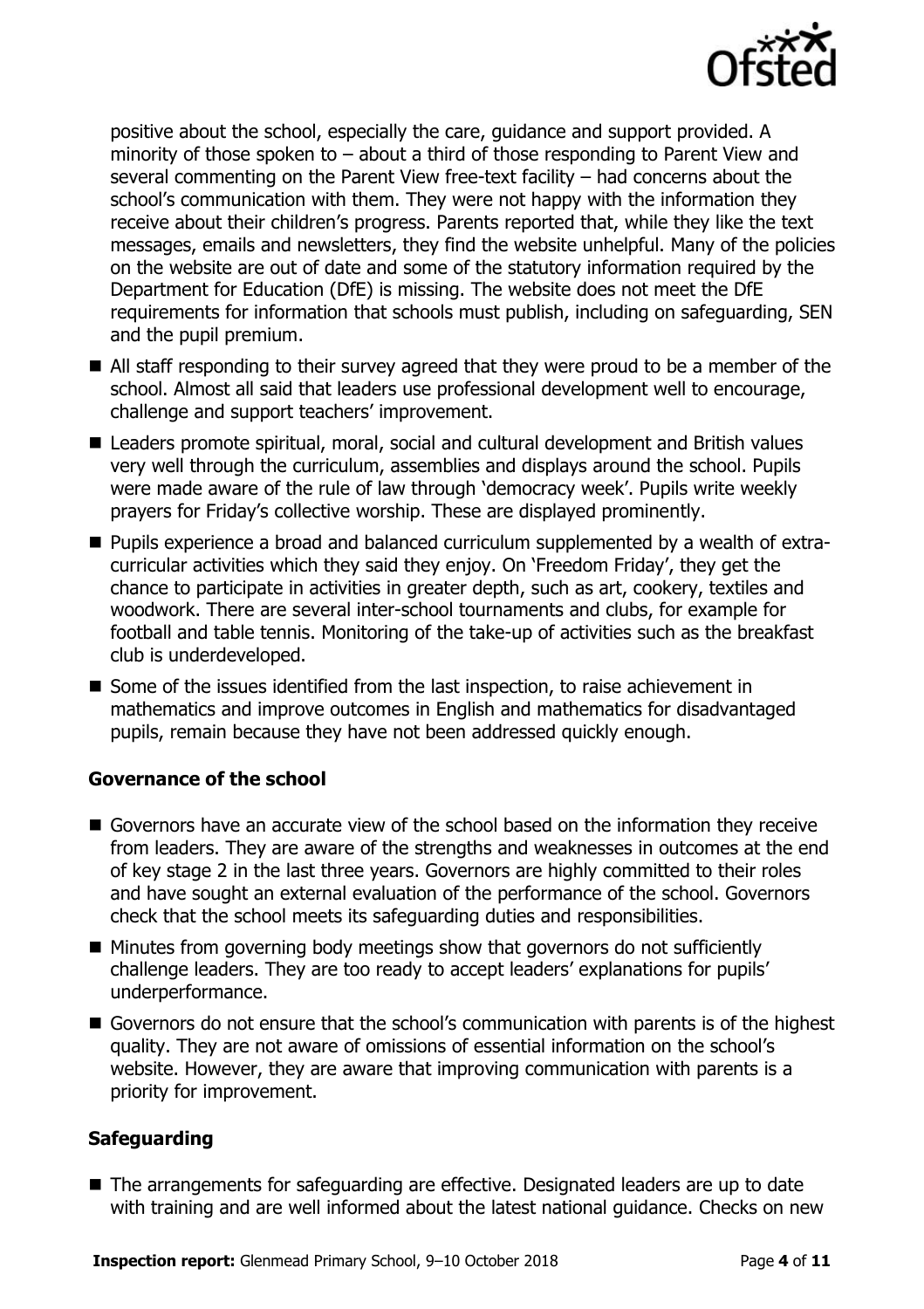

staff are very thorough. Recent training for all staff has included the latest guidance, including on radicalisation and extremism, peer-on-peer abuse and female genital mutilation. Staff spoken to during the inspection knew what to do should a safeguarding incident arise and to whom they should report concerns.

- The very large majority of pupils who responded to the inspection survey or who spoke to inspectors agreed that they feel safe. This was consistent with the views of the very large majority of parents responding to Parent View and all staff responding to their survey.
- **Pupils are taught well through the curriculum, including in personal, social and health** (PSH) education lessons, and in how to keep themselves safe when out of school. For example, they are taught about the dangers on the internet such as cyber bullying, and water safety through visits to Sutton Park.
- Policies are up to date to take account of the latest guidance, but information published on the website is out of date.

### **Quality of teaching, learning and assessment France Requires improvement**

- A number of teachers are struggling with the new mathematics scheme. There are misconceptions that the scheme requires them to teach to the middle. Low-attaining pupils find the work too hard. Most-able pupils finish the work quickly and are not then sufficiently stretched and challenged. This leads to some incidents of pupils losing concentration and focus on their work and some low-level disruption.
- Work in pupils' books indicates that, over time, there are many occasions where all pupils, regardless of their different starting points, have had the same level of challenge in their work. This has had a negative impact on pupils' progress.
- Where mathematics is being taught in line with leaders' expectations, pupils fully engage in their learning. They enjoy the challenging activities that are accessible at different levels of difficulty.
- Additional support for low-attaining pupils and pupils who have SEN and/or disabilities is effective and gives pupils full access to their learning. Additional adults are skilful at motivating those pupils who find learning difficult or those boys who struggle to write for extended periods of time.
- **Pupils are taught well to read fluently using the phonics skills they acquired in early** years and key stage 1. However, opportunities to develop wider reading across the curriculum are limited. A number of pupils spoken to report that they do not read widely, and that there is no library in the school.
- Feedback to pupils is not consistently in line with the school's policy. Where lowattaining pupils regularly get work wrong, for example, they are not given enough guidance on how to improve.
- About a third of the pupils responding to the survey said that they do not receive sufficiently challenging work most of the time. A scrutiny of pupils' books confirmed this view in reading and mathematics but not in writing.
- Teaching of writing is good. Teachers enable pupils to write in different styles and for a variety of purposes, such as story-writing and factual reports. Some pupils are now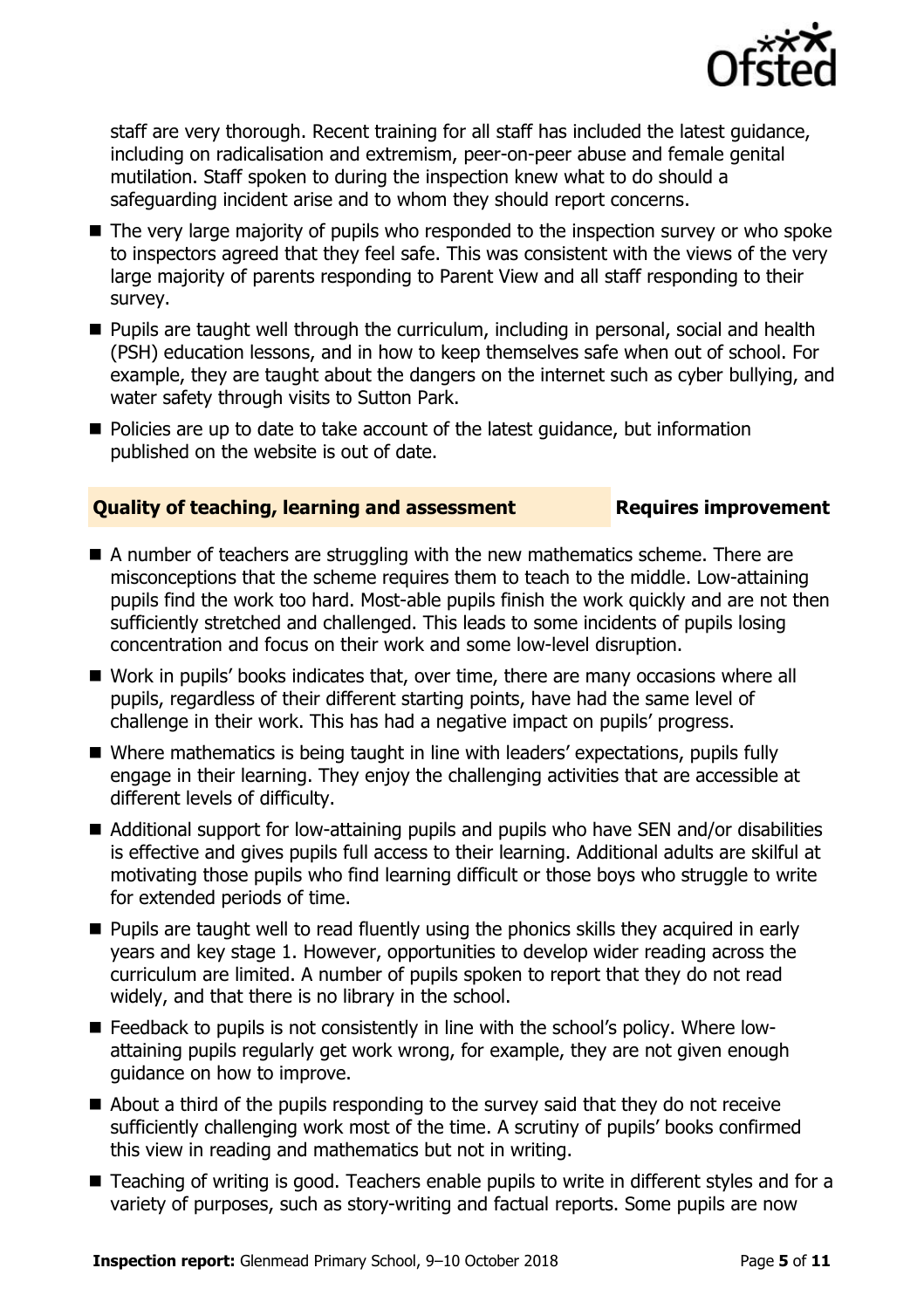

working at the higher standard, building effectively on the punctuation and grammar skills they have already acquired.

■ There is a good atmosphere for learning in most classrooms. This is largely based on the positive relationships developed between adults and pupils and among pupils themselves.

### **Personal development, behaviour and welfare Good**

### **Personal development and welfare**

- The school's work to promote pupils' personal development and welfare is good.
- The large majority of pupils responding to the survey said that they are happy and enjoy school. This was confirmed by the very large majority of parents responding to Parent View and those who spoke to inspectors.
- Almost all pupils responding to the survey and those who spoke to inspectors confirmed that the school encourages them to respect people from different backgrounds and to treat everyone equally. This was reinforced in an assembly on tolerance that was seen by an inspector. However, pupils' knowledge of the beliefs of other faiths is limited.
- **Pupils feel safe in school. Most said that either bullying does not happen or, where it** does, teachers are really good at resolving issues. Pupils reported confidently that there is always an adult in school to talk to if anything is worrying them. They know what to do, for example, if they hear any racist name-calling.
- **Pupils confirmed that the school encourages them to look after their emotional and** mental health. Pastoral staff meet with individual parents as required to support their children's mental health.
- $\blacksquare$  Most pupils confirmed that they receive good advice about their next steps.

### **Behaviour**

- $\blacksquare$  The behaviour of pupils is good. This was confirmed by the large majority of pupils speaking to inspectors or responding to the survey.
- **Pupils conduct themselves well around the school. The environment is calm, including** at breaktime and lunchtimes. Pupils behave well for the most part in lessons, where they settle quickly to their work. They listen well to adults and to each other and respond promptly to instructions.
- Behaviour in lessons is generally good. Pupils have a tendency at times to be passive and compliant rather than taking responsibility for their learning.
- Most pupils are resilient, so that where work is too difficult, they persevere. Where they have finished their work quickly, many use their time productively to check their answers or help others. However, there are times, particularly in mathematics, when work has not been pitched at the appropriate level of challenge. Some pupils switch off and this leads to instances of low-level disruption, such as off-task chatter, fiddling with equipment or gazing out of the window.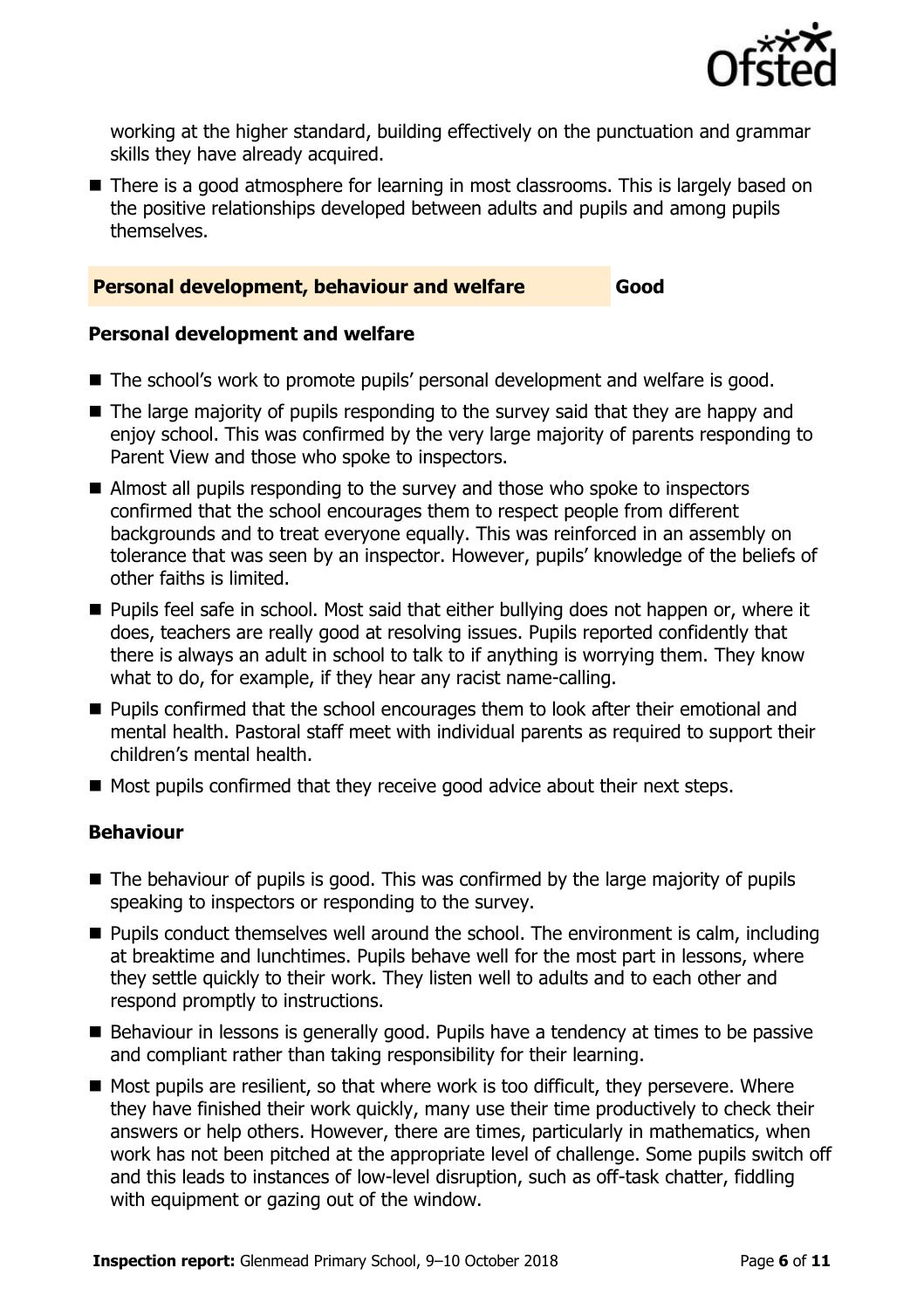

- Exclusions are rare.
- Up until 2017, pupil absence was high compared with the national average. As a result of actions taken by leaders, such as the introduction of gold, silver and bronze awards, attendance is improving rapidly. Attendance is improving too for those who are persistently absent, including disadvantaged pupils and those who have SEN and/or disabilities. Where necessary, pastoral staff collect children from home.
- The breakfast club is having a positive impact on improving attendance and punctuality and strengthening links between pastoral staff and parents.

### **Outcomes for pupils Requires improvement**

- The school's assessment of the progress made by pupils currently in school shows that, overall, while most pupils have made good progress, there are variations from one class to another linked to the effectiveness of teaching. This variation is particularly apparent for disadvantaged pupils and those who have SEN and/or disabilities.
- $\blacksquare$  In the most recent, as yet unpublished, tests and assessments at the end of key stage 2, outcomes improved significantly in writing for both standards and progress. However, they declined in mathematics and reading. There were too few low-attaining or most-able pupils in Year 6 last year to comment on their outcomes.
- Leaders and teachers have placed a strong emphasis on promoting a range of writing opportunities in English and other subjects throughout the school, for example writing instructions for a food recipe. Pupils have the chance to write stories and factual reports and to present balanced arguments. As a result, more pupils achieved the expected standard than in previous years. The proportion of pupils achieving greater depth in writing significantly improved in 2018 compared to 2017 when the proportion was below average.
- $\blacksquare$  Disadvantaged pupils made very rapid progress in their writing from key stage 1 to key stage 2 in 2018 because of the targeted support and strategies to promote writing. However, their progress in reading and mathematics declined compared with the previous year.
- The proportion of pupils reaching the expected standard in phonics at the end of Years 1 and 2 is consistently above the national average. Pupils are prepared well to apply the phonics skills they have learned in key stage 1. However, they do not experience a wide enough range of texts in their reading and consequently reading outcomes are low at the end of Year 6.
- About one in four parents who responded to Parent View had concerns that their children were not making enough progress.

### **Early years provision Good Good**

■ Leadership in early years is good. The proportions of children achieving the early learning goals are consistently above the national average. Children make good progress from their low starting points. Leaders have an accurate view of children's outcomes in Reception.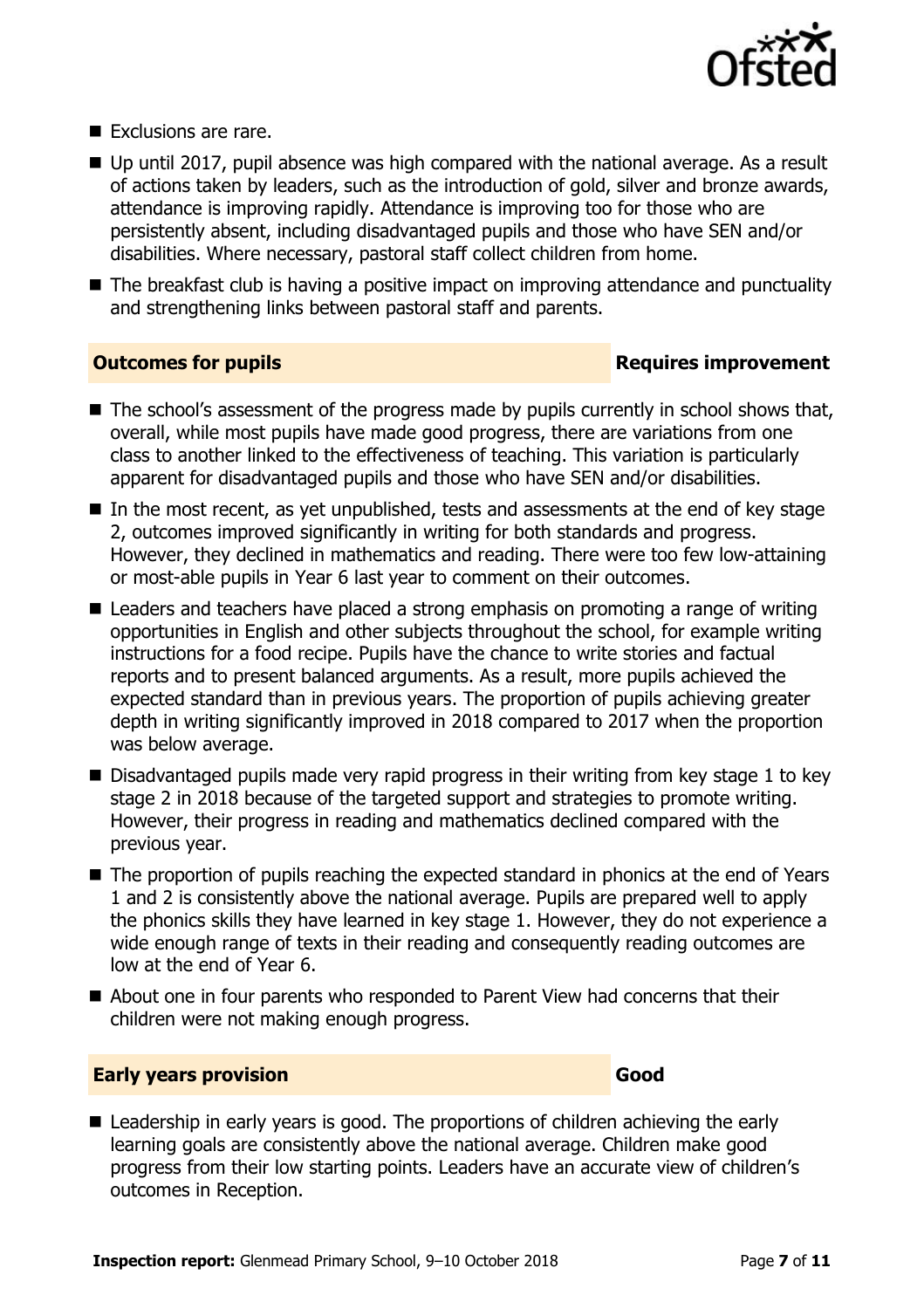

- Children have the opportunity to engage in a range of purposeful, child-initiated activities in clearly designated and well-planned working areas. For example, in mathematics, children can count pictures and clip the correct number peg to match the number in the picture. Staff are effective in supporting children with their reading through phonics and listening to them read. They support handwriting through developing fine motor skills and a range of strategies for pencil control. Children can write on a range of different surfaces.
- There are attractive displays to support and celebrate children's learning.
- Children acquire good learning behaviours and routines quickly in early years. They work and play well together. There is a calm and purposeful environment in Reception. Group time has been extended to build up children's concentration and resilience.
- A high proportion of children leave Reception having achieved the expected learning goals for their age, including in mathematics. However, the transition to Year 1 is difficult for some as they struggle to cope with the rapid change to more formal learning. Leaders have not yet evaluated the impact of the changes to the curriculum in mathematics in Year 1, which has led to a marked contrast in the way mathematics is now taught in Year 1 compared with Reception.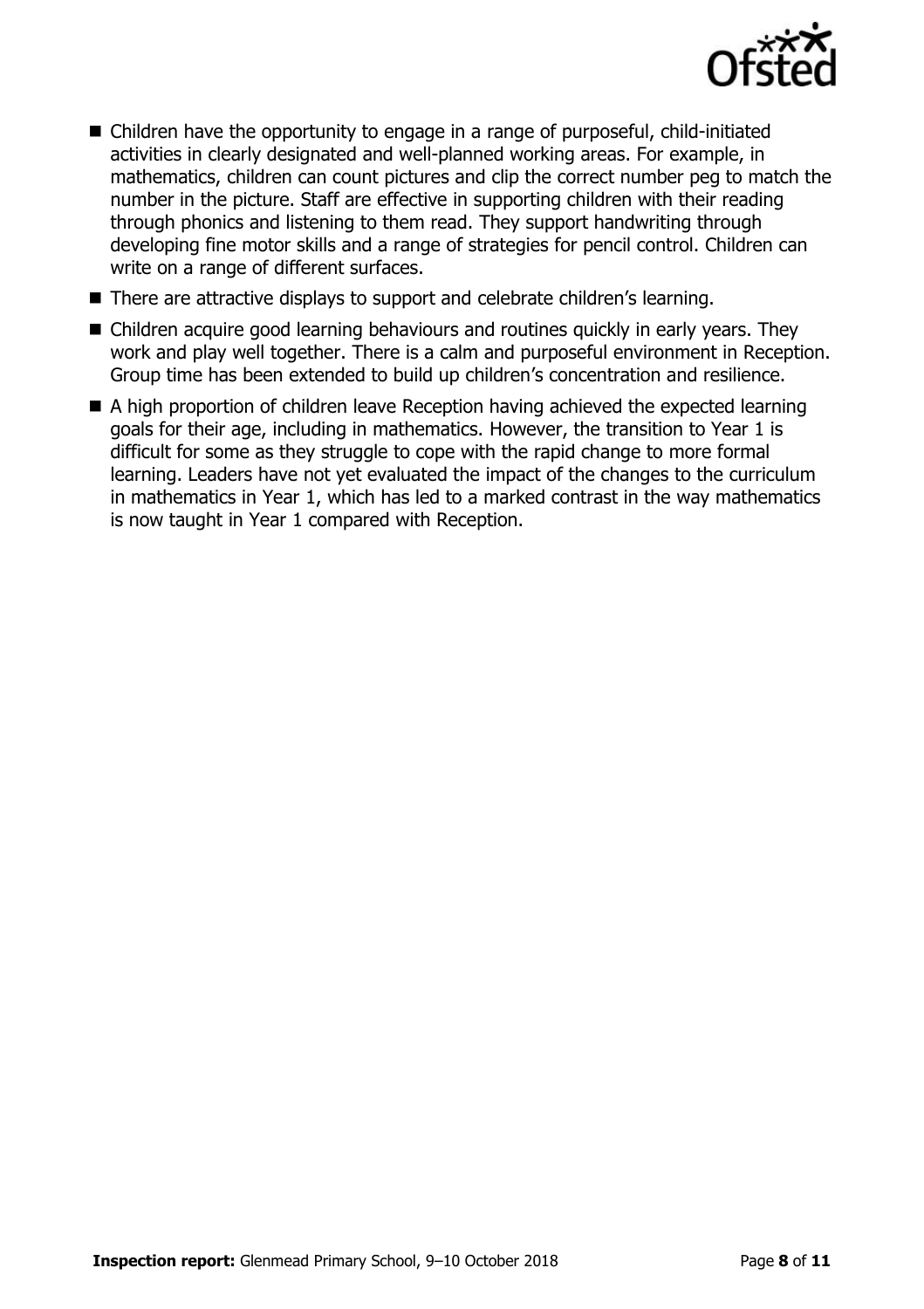

# **School details**

| Unique reference number | 103320     |
|-------------------------|------------|
| Local authority         | Birmingham |
| Inspection number       | 10052847   |

This inspection of the school was carried out under section 5 of the Education Act 2005.

| Type of school                      | Primary                      |
|-------------------------------------|------------------------------|
| School category                     | Community                    |
| Age range of pupils                 | 4 to 11                      |
| <b>Gender of pupils</b>             | Mixed                        |
| Number of pupils on the school roll | 373                          |
| Appropriate authority               | The governing body           |
| Chair                               | Kieran Lyons                 |
| <b>Headteacher</b>                  | Hilary Allan                 |
| Telephone number                    | 0121 464 3173                |
| Website                             | www.glenmead.bham.sch.uk     |
| <b>Email address</b>                | enquiry@glenmead.bham.sch.uk |
| Date of previous inspection         | 8 May 2014                   |

### **Information about this school**

- The school is larger than the average-sized primary school.
- The proportion of disadvantaged pupils is above average.
- $\blacksquare$  The percentage of pupils from minority ethnic groups is broadly average.
- The proportion of pupils who speak English as an additional language is below average.
- The proportion of pupils who have SEN and/or disabilities is above average. The proportion of pupils with an education, health and care plan is below average.
- No pupils attend off-site alternative provision.
- $\blacksquare$  The chair of the governing body has been appointed since the school was last inspected.
- Two assistant headteachers who left in July 2018 have not been replaced.
- The mathematics coordinator was on maternity leave during the inspection.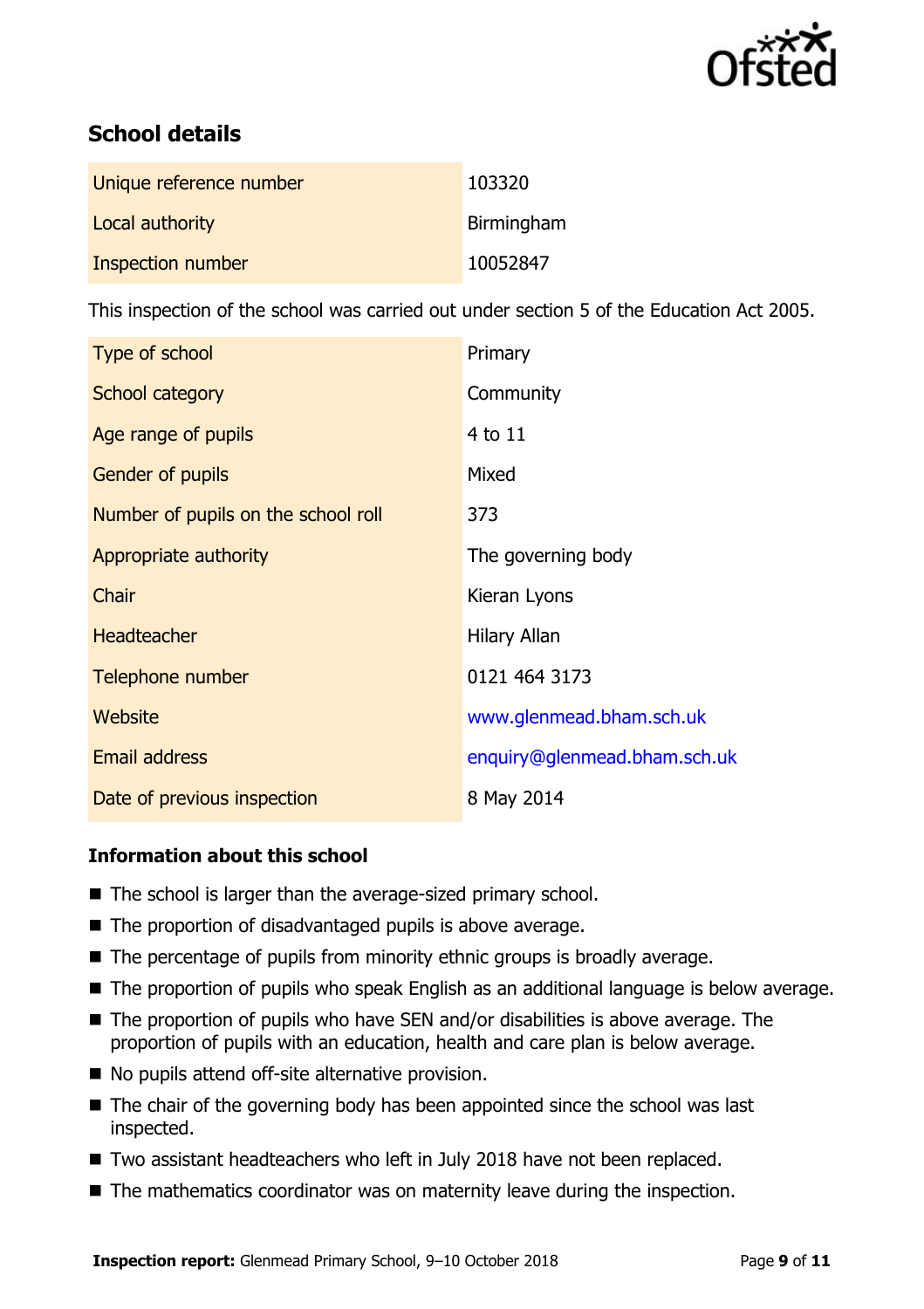

# **Information about this inspection**

- Inspectors observed 29 lessons or parts of lessons, of which the large majority were jointly observed with a member of the senior leadership team. In addition, inspectors made other short visits to lessons and other activities.
- Inspectors heard pupils read during lessons and scrutinised their written work in English, mathematics and other subjects.
- An inspector attended a whole-school assembly.
- Inspectors held meetings with the headteacher and deputy headteacher, other leaders and members of staff, and spoke to two groups of pupils. Inspectors met three members of the governing body, including the chair. An inspector also met a representative from a company commissioned on behalf of the local authority to support schools.
- Inspectors took account of 45 responses to Ofsted's online questionnaire, Parent View, as well as 34 responses to the Parent View free-text service. Inspectors also spoke to 13 parents at the school gate.
- Inspectors considered the 165 responses to the pupil questionnaire (all from pupils in Years 4, 5 or 6) and 22 responses to the staff questionnaire.
- Inspectors observed the school's work and scrutinised a number of documents, including those relating to the school's self-evaluation, as well as minutes of governing body meetings, improvement plans and the school's information on pupils' recent attainment and progress.
- Inspectors considered behaviour and attendance information and policies and procedures relating to special educational needs, pupil premium funding, the PE and sport premium, safeguarding and child protection.

### **Inspection team**

| Mark Sims, lead inspector | Her Majesty's Inspector |
|---------------------------|-------------------------|
| John Bates                | Ofsted Inspector        |
| Diane Pye                 | <b>Ofsted Inspector</b> |